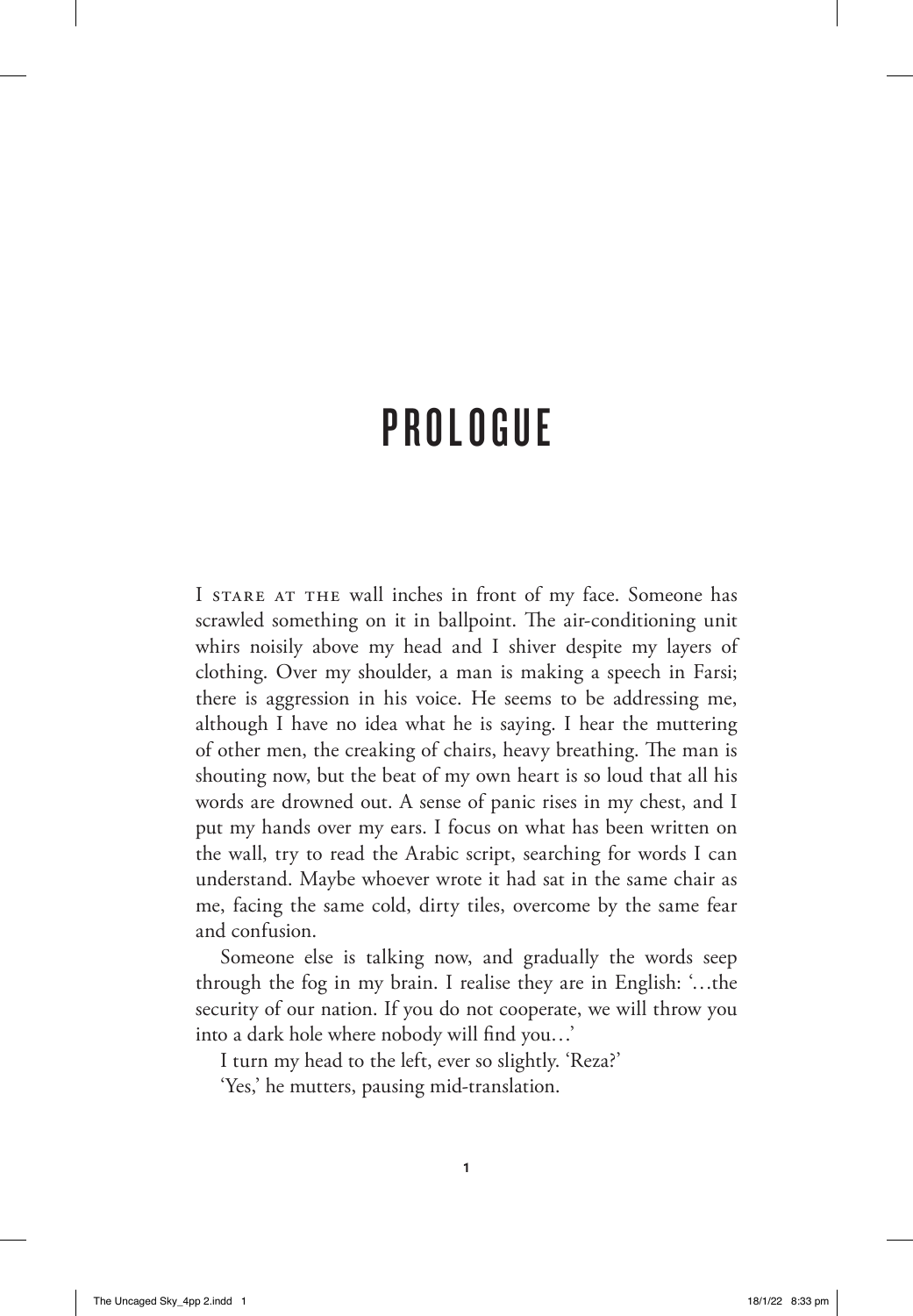'Reza,' I stammer, 'I know you people can do anything you want to me here: you can rape me, you can torture me…' At this I start crying uncontrollably: loud, convulsive sobs.

Somebody barks something in Farsi from behind me, and Reza fires off a few rapid sentences in response. 'Kylie,' he says softly, 'nobody's going to do those things to you – don't worry.'

'But who are all these men?' I whisper. 'What do they want from me?'

The voice starts shouting again, and Reza resumes his translation. 'You will answer every single question we ask you, you will tell us everything you know. If you ever want to return to your country, you must cooperate. Nobody cares about you, nobody knows where you are. If we want, we can make you disappear…'

'Reza,' I whisper again, 'please. I need the toilet. Please, I think I'm going to throw up.'

After a brief exchange in Farsi, a woman appears at my side, clad in a black chador, the loose outer garment worn by religious Iranian women that cloaks them from head to toe. '*Cheshmband!*' someone yells, as she motions for me to get out of my chair.

'Put your blindfold back on,' Reza says softly.

I obey, and the woman grasps my wrist and leads me from the room. I pull my own chador tightly around me, clasping it at the throat so that it stays on my head.

We make it to the bathroom, a squalid cubicle with a filthy squatter toilet and hose. 'T-toilet paper,' I stammer peering at the woman from under my blindfold. 'I need toilet paper.'

'No paper,' she says brusquely. 'Hurry.'

We return to the interrogation room where the man resumes his yelling.

'Tell us about the list of contacts you sent the university from Iran,' Reza translates.

'I don't know what you're talking about,' I cry. 'I never sent any contact list from Iran!'

Someone moves into my field of vision: I see a swarthy face, an unkempt beard, bushy eyebrows. It is one of the men from the hotel. The mean one. He smiles, revealing black gums and stained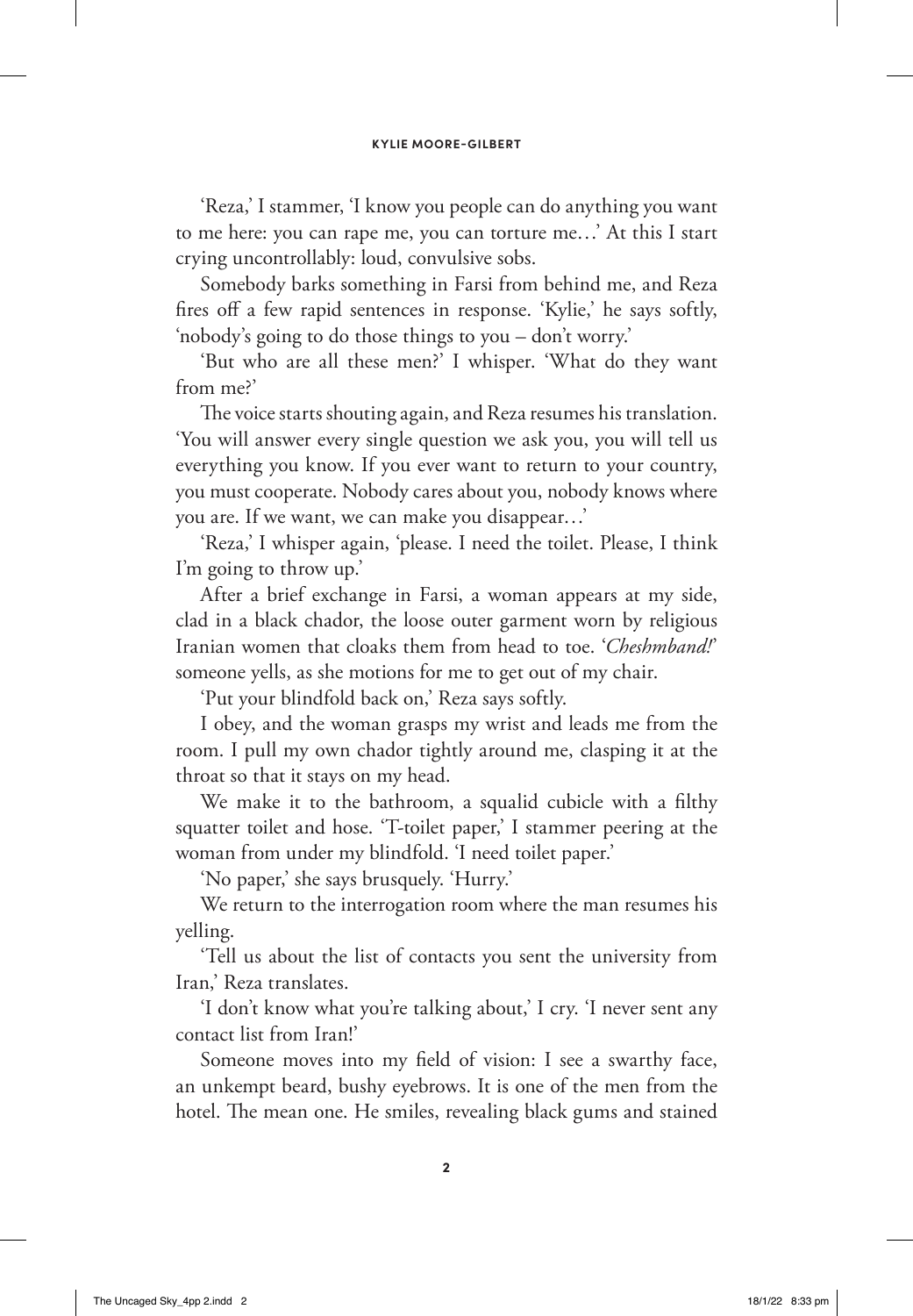teeth, and holds up a printed page. It is an email I sent with a list of emergency contacts in Iran, should I get into trouble. It includes my academic sponsor from a Tehran university, and the names of other academics involved in the university program I took part in. Elyas Hossein's name is there too.

'I didn't send that from Iran,' I exclaim. 'I sent it from Australia, before I left. Look at the date!'

Reza says something in Farsi, and the email is snatched away by a third person. The interrogator retreats without a word, and there is a discussion behind me. My tears start to flow once again. I try to focus on the writing on the wall, but the pounding in my ears begins to overwhelm my other senses. I need the bathroom again.

## @

I stare at the wall of my cell, imagine that the patterns in the milky-coloured marble are faces, are animals. I see mermaids, I see schools of fish and trees and pigeons. Someone has scratched '*EV 2018*' in Latin script into a piece of metal which runs vertically down the corner of one wall. For the millionth time I wonder who EV is, how long ago it was that she had been here. How long she spent in this windowless box. There are tally marks etched into this metal frame, and into the strip of soft plaster above the door. Twelve days, eight days, twenty-three days. There are names and dates in the Iranian calendar, in Arabic numerals. Some have been scrawled directly onto the marble tiles in blue pen. My brain rages, taking in my meagre surroundings, searching over and over again for something new, for a piece of graffiti I haven't yet noticed, for a new stain on the carpet – something.

## **& \$**

I stare at the crumbling wall next to where I lie on the dusty ground. Someone had once painted it a beige colour, but now its paint is flaking, revealing the pale concrete beneath. Yesterday I scratched a bird into its pockmarked surface, trying to copy the shape of the